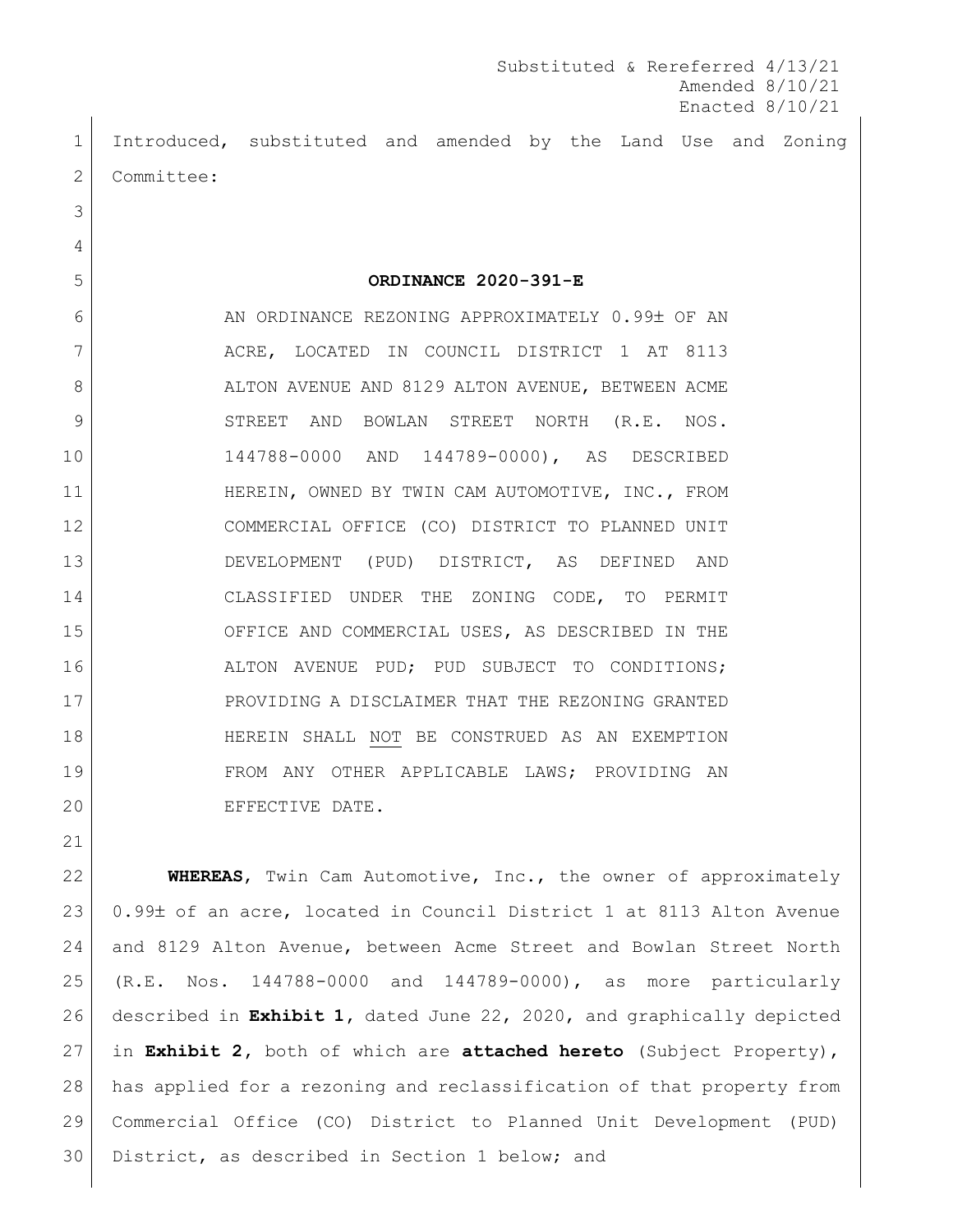**WHEREAS**, the Planning Commission has considered the application 2 and has rendered an advisory opinion; and

 **WHEREAS**, the Land Use and Zoning Committee, after due notice and public hearing, has made its recommendation to the Council; and

 **WHEREAS**, the Council finds that such rezoning is: (1) consistent with the *2030 Comprehensive Plan*; (2) furthers the goals, objectives and policies of the *2030 Comprehensive Plan*; and (3) is not in 8 conflict with any portion of the City's land use regulations; and

 **WHEREAS**, the Council finds the proposed rezoning does not adversely affect the orderly development of the City as embodied in 11 | the Zoning Code; will not adversely affect the health and safety of residents in the area; will not be detrimental to the natural environment or to the use or development of the adjacent properties in the general neighborhood; and will accomplish the objectives and meet the standards of Section 656.340 (Planned Unit Development) of 16 the Zoning Code; now, therefore

**BE IT ORDAINED** by the Council of the City of Jacksonville:

 **Section 1. Property Rezoned.** The Subject Property is hereby rezoned and reclassified from Commercial Office (CO) District to Planned Unit Development (PUD) District. This new PUD district shall generally permit office and commercial uses, and is described, shown and subject to the following documents, **attached hereto**:

**Exhibit 1** – Legal Description dated June 22, 2020.

**Exhibit 2** – Subject Property per P&DD.

**Exhibit 3** – Written Description dated October 9, 2020.

**Exhibit 4** – Site Plan dated October 9, 2020.

 **Section 2. Rezoning Approved Subject to Conditions.** This rezoning is approved subject to the following conditions. Such conditions control over the Written Description and the Site Plan and may only be amended through a rezoning.

(1) No customers or direct sales are permitted on site.

 $-2 -$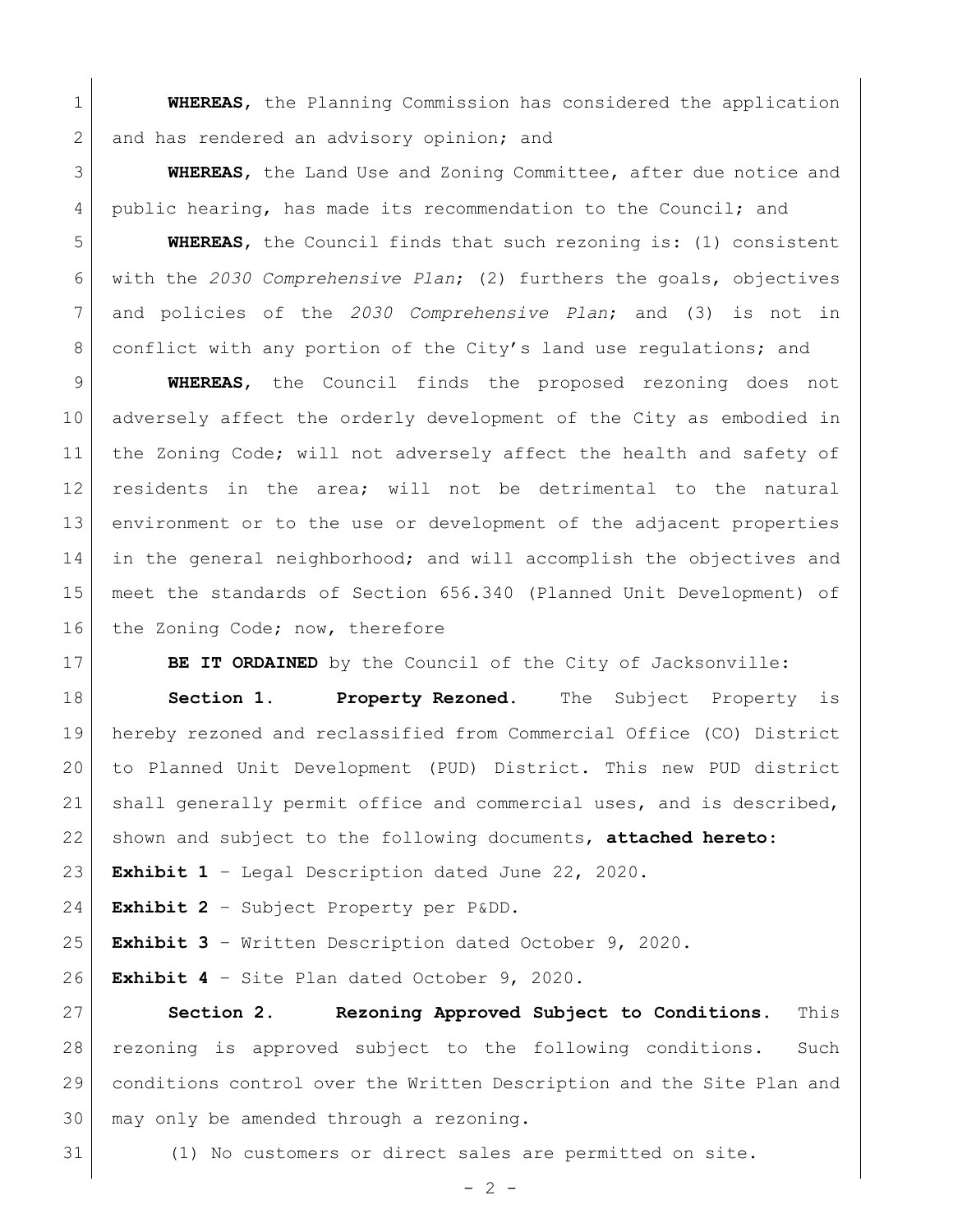1 (2) There shall only be one access per road frontage.

2 (3) ADA compliant sidewalks shall be provided on Alton Avenue.

 (4) The Acme Street driveway location shall be coordinated with the Planning and Development Department to avoid conflict with the 5 existing JTA Bus Stop.

 (5) The entire property shall be fenced with a minimum six (6) foot high, eighty-five percent (85%) opaque fence. A minimum five (5) foot landscape strip including, but not limited to, bushes and/or hedges shall be maintained on the exterior side of such fence abutting the right of way. An uncomplimentary use buffer as provided in Section 656.1216, *Ordinance Code*, shall be provided along the property 12 boundaries abutting single-family residential use.

 (6) Parking areas may remain in their natural state or be 14 graveled and do not have to be paved.

 (7) All lighting shall be designed and installed to localize illumination onto the property and to minimize unreasonable interference or impact on adjacent residential property. Directional lighting fixtures designed to case illumination downward and within the site shall be used rather than broad area illumination.

 (8) The on-site office may be developed in phases such that the total office square footage is not required to be developed prior to 22 opening for business.

 (9) Developer shall arrange for utilities to be provided on the 24 site before opening for business.

 **Section 3. Owner and Description.** The Subject Property is owned by Twin Cam Automotive, Inc., and is described in **Exhibit 1, attached hereto.** The agent is Paul E. Espinoza, Twin Cam Automotive, Inc., 8421 Atlantic Boulevard, Jacksonville, Florida 32211; (904) 726-8001.

 **Section 4. Disclaimer.** The rezoning granted herein shall **not** be construed as an exemption from any other applicable

 $- 3 -$